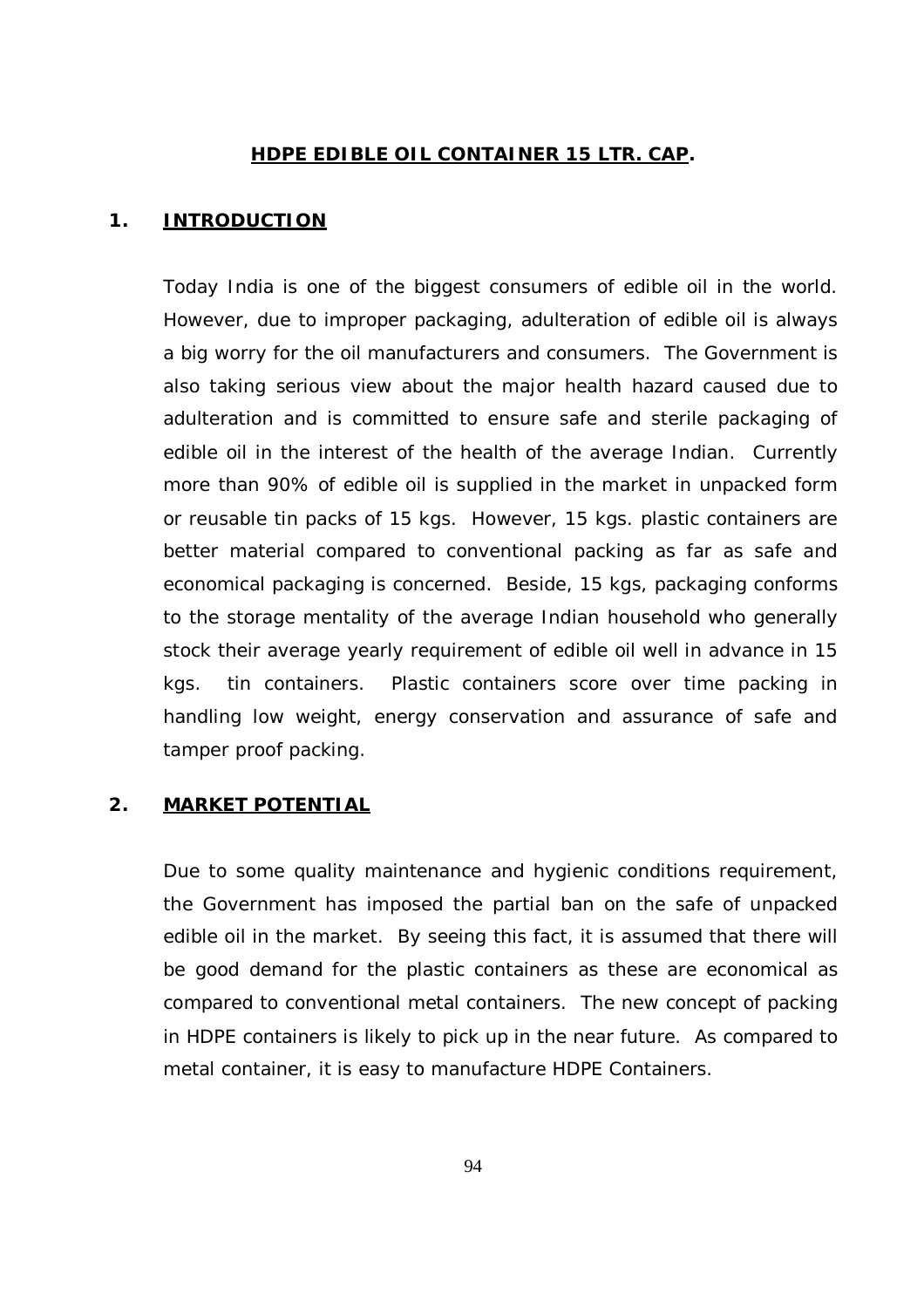In accordance with the Report of Working Group on Petrochemicals, Ministry of Chemicals & Fertilisers, the demand for total HDPE Blow Moulded Articles in the country is projected to be 523 Kilo Tonnes by 2010-2011 having a growth rate @ 15%. However, the total consumption of HDPE Blow Moulded Articles in the country had been 115 Kilo Tonnes during the year 2004-05.

#### 16

#### **3. BASIS & PRESUMPTIONS**

(i) The output capacity is taken as 40 Kgs/hr. The unit will work at 20 hrs. per day for 25 working days in a month and 300 days in a year. The output capacity may vary from machinery to machinery and the cost of machinery may also vary from supplier to supplier.

(ii) The time period for achieving the full envisaged capacity utilisation is six months

- (iii) The labour wages are as per the prevailing rates in the market
- (iv) The rate of interest for fixed and working capital is taken as 12 per cent
- (v) The margin money requirement for this project is 30 per cent
- (vi) The pay back period of this project is 5 years
- (vii) The rate of land is taken @ Rs. 500/-per sq. mtr. and construction charges are taken @ Rs. 3500 per sq. mtr. This may also vary from place to place.
- (viii) The present profile has to be updated taking into prevailing cost of land, building, machinery etc. at the time of implementation of the project.

#### **4. IMPLEMENTATION SCHEDULE**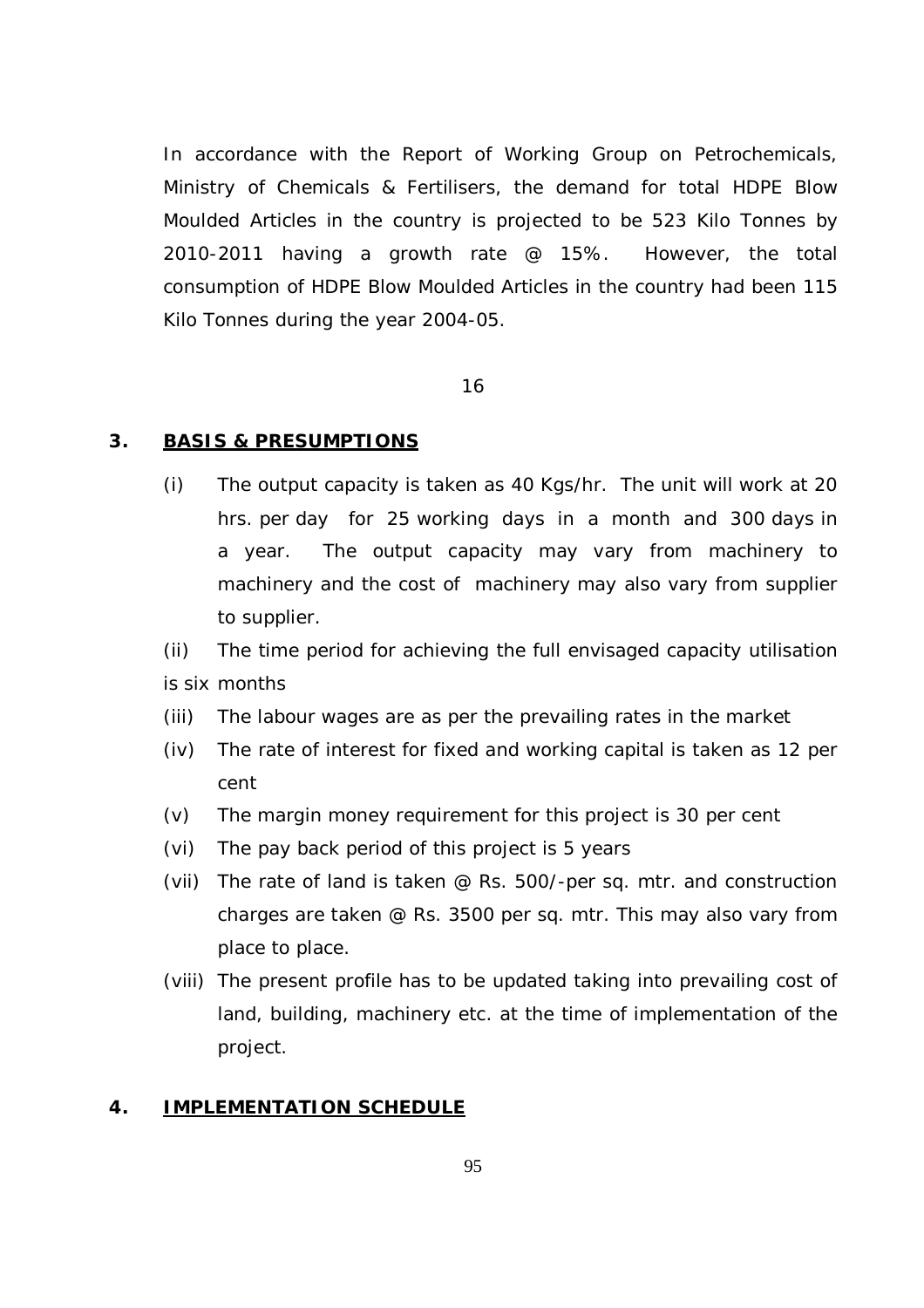| The Time requirement for preparation of Project report                                     | $\sim$ 1. | Two          |
|--------------------------------------------------------------------------------------------|-----------|--------------|
| months                                                                                     |           |              |
| Time requirement for selection of Site                                                     |           | One month    |
| Time required for registration as Small Scale Unit                                         |           | One.         |
| Week                                                                                       |           |              |
| Time required for acquiring the loan<br>Machinery procurement, erection and commissioning: |           | Three months |
| Recruitment of labourer etc.                                                               |           | One month    |
| Trial runs                                                                                 | One month |              |

## **5. TECHNICAL ASPECT**

### MANUFACTURING PROCESS

These containers are being produced by extrusion blow moulding process. Raw Material HDPE is fed into the hopper and is melted in the cylinder by application of heat. This molten mass is conveyed by means of screw and stored in an accumulator. The accumulated plastic – mass (predetermined in weight) is

17

forced through a die to form a tube called the parison. Taking the tube inside the mould and sealing one end, the parison is inflated by blowing air inside the mould through an air nozzle. The mould is cold by circulating of cold water through the cooling channels of the mould. The article is ejected automatically by machine. Deflashing operation is done to remove top and bottom flash on the article. Caps are moulded on injection moulded machine which can be procured from outside.

### **6. QUALITY & STANDARD**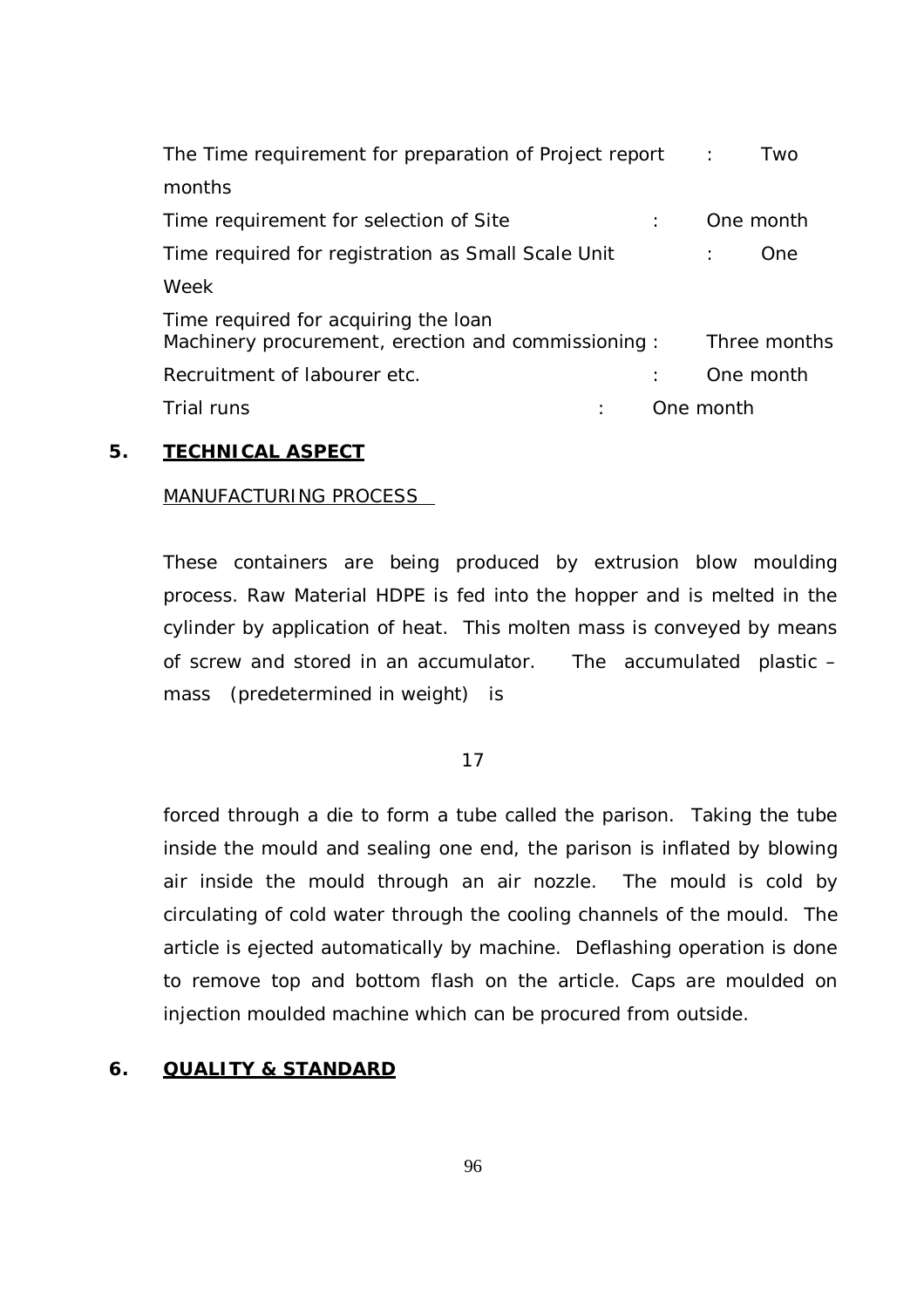Edible oil Containers are manufactured as per IS : 10840 – 1994 and as per customers' requirement.

# **7. PRODUCTION CAPACITY (**Per Annum**)**

- (a) Quantity (M.T.) : 240
- (b) Value (Rs.) : 2,40,00,000.00

## **8. TOTAL POWER REQUIREMENT**

Total connected load (KW) : 80

# **9. POLLUTION CONTROL MEASURES**

The unit does not create any pollution. However, a proper ventilation should be made in the processing area for the better circulation of the fresh air.

# **10. ENERGY CONSERVATION**

Entrepreneurs may select energy efficient machinery and proper planning has also to be made for saving energy in the unit.

# **11. FINANCIAL ASPECTS**

A. FIXED CAPITAL

| i) | <b>LAND &amp; BUILDING</b> |     | Area sq. mtrs. Rate Rs. per Sq. mtr. | (Rs.)                      |
|----|----------------------------|-----|--------------------------------------|----------------------------|
|    | Land                       | 330 | 500.00                               | 1,65,000.00                |
|    | <b>Building</b>            | 110 | 3500.00                              | 3,85,000.00                |
|    |                            |     | Total:                               | 5,50,000.00<br>----------- |

## ii) MACHINERY & EQUIPMENT

| Sr. No. | Description of machines | $Qty.(Nos.)$ $(Rs.)$ |  |
|---------|-------------------------|----------------------|--|
|---------|-------------------------|----------------------|--|

(a) Production Unit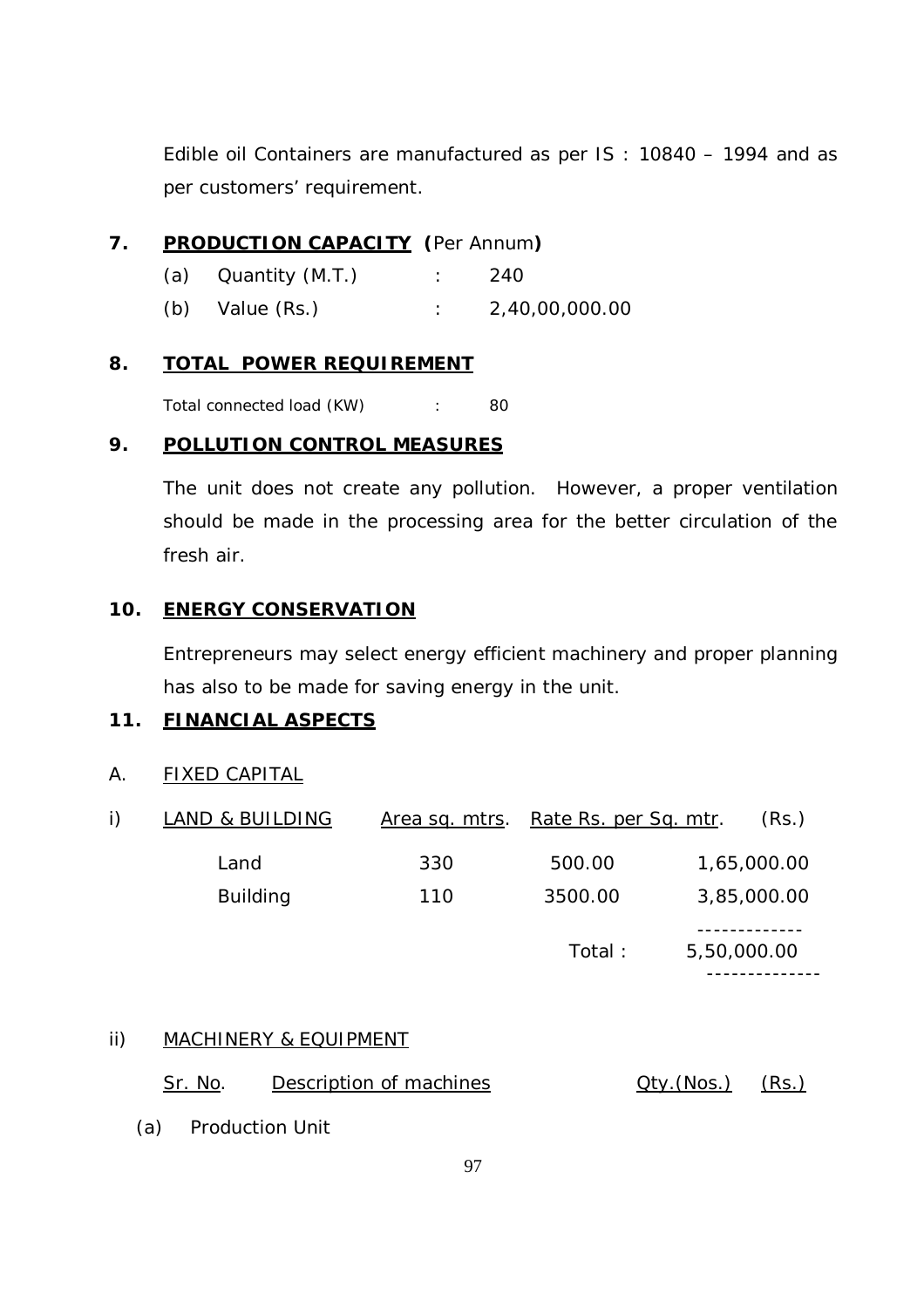| 1 <sub>1</sub> | <b>Extrusion Blow Moulding Machine</b><br>15 Itr. Capacity with all accessories<br>alongwith compressor and cooling tower | 1      | 20,00,000.00 -   |
|----------------|---------------------------------------------------------------------------------------------------------------------------|--------|------------------|
| 2.             | Scrap Grinder                                                                                                             | 1      | 75,000.00        |
| 3.             | <b>Screen Printing Machine</b>                                                                                            | 1      | 15,000.00        |
| (b)            | <b>Testing Equipment &amp; Other Accessories</b>                                                                          |        | 2,00,000.00      |
| (c)            | Electrification & Installation $@$ 10% of cost & machinery<br>$(a)$ & $(b)$                                               |        | 2,29,000.00      |
| (d)            | Pre-operative expenses                                                                                                    |        | 50,000.00        |
|                | Total cost of machinery & equipment (a to d)                                                                              |        | 25,69,000.00     |
| (e)            | Cost of Moulds & Dies                                                                                                     |        | 2,20,000.00      |
| (f)            | Cost of Office Equipment/Furniture/Computers etc.                                                                         |        | 3,00,000.00      |
|                |                                                                                                                           | Total: | 29,89,000.00     |
|                | Fixed Capital - (i) + (ii) = Rs. 5,50,000 + Rs. 29,89,000                                                                 |        | $= 35,39,000.00$ |

# B. WORKING CAPITAL

i) Staff and Labour (Per month)

| Designation                 | Nos. | Salary (Rs.)  | (Rs.)     |
|-----------------------------|------|---------------|-----------|
| Production Engineer/Manager | 1    | 10,000<br>.00 | 10,000.00 |
| Sales Executive             |      | 5,000.00      | 5,000.00  |
| Accountant-cum-Store Keeper | 1    | 4,000.00      | 4,000.00  |
| Clerk-cum-Typist            |      | 3,500.00      | 3,500.00  |
| Watchman                    | 2    | 3,000.00      | 6,000.00  |
| Skilled Workers/Operator    | 3    | 3,500.00      | 10,500.00 |
| <b>Unskilled Workers</b>    | 3    | 3,000.00      | 9,000.00  |
|                             |      | Total:        | 48,000.00 |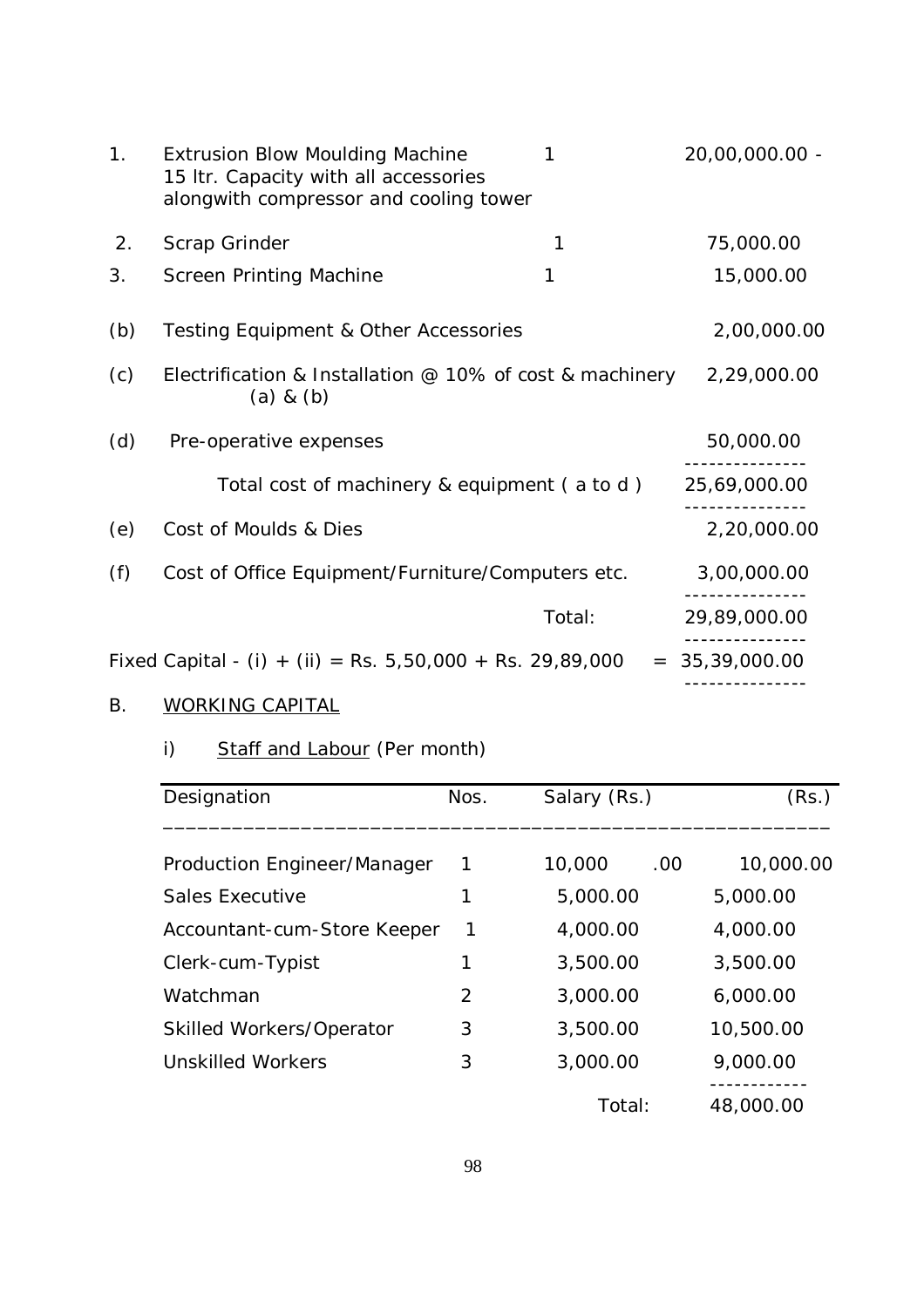|     |            |                  | Add perquisite @ 10% of the Salary       |                            |                                                               | 4,800.00              |
|-----|------------|------------------|------------------------------------------|----------------------------|---------------------------------------------------------------|-----------------------|
|     |            |                  |                                          |                            | Total:                                                        | 52,800.00             |
|     | ii)        |                  |                                          |                            | Or say<br>Raw Material (Per month) Qty. (M.T.) Rate Rs./ M.T. | 53,000/-<br>(Rs.)     |
|     |            |                  | <b>HDPE Granules</b>                     | 20                         | 75,000                                                        | 15,00,000/-           |
|     | iii)<br>a) |                  | Utilities (per month):                   | 500 hrs. x Rs. 5 per unit) | Power (60% utilisation of the total load x 80 KW x            | (Rs.)<br>$1,20,000/-$ |
|     | b)         | Water            |                                          |                            |                                                               | $2,000/-$             |
|     |            |                  |                                          |                            | Total:                                                        | $1,22,000/-$          |
|     | iv)        |                  | Other Contingent Expenses (Per month)    |                            |                                                               | (Rs.)                 |
|     |            | i)               | Repairs and Maintenance                  |                            |                                                               | 4,000.00              |
|     |            | j)               | <b>Transportation Charges</b>            |                            |                                                               | 15,000.00             |
|     |            | $\mathsf{k}$     | Postage and stationery                   |                            |                                                               | 1,000.00              |
|     |            | $\vert$ )        | Telephone/Fax/Computer                   |                            |                                                               | 2,000.00              |
|     |            | m)               | <b>Consumable Stores</b>                 |                            |                                                               | 1,000.00              |
|     |            | n)               | Advertisement & Publicity                |                            |                                                               | 2,000.00              |
|     |            | O)               | Insurance                                |                            |                                                               | 5,000.00              |
|     |            | p)               | Miscellaneous Expenses                   |                            |                                                               | 2,000.00              |
|     |            |                  |                                          |                            | Total:                                                        | 32,000.00             |
| 12. |            |                  | <b>TOTAL WORKING CAPITAL (Per month)</b> |                            |                                                               | (Rs.)                 |
|     | i)         |                  | Staff and Labour                         |                            |                                                               | 53,000.00             |
|     | ii)        |                  | Raw Material                             |                            |                                                               | 15,00,000.00          |
|     | iii)       | <b>Utilities</b> |                                          |                            |                                                               | 1,22,000.00           |
|     | iv)        |                  | Other Contingent Exp.                    |                            |                                                               | 32,000.00             |
|     |            |                  |                                          |                            | Total:                                                        | 17, 07,000.00         |
|     |            |                  |                                          |                            |                                                               |                       |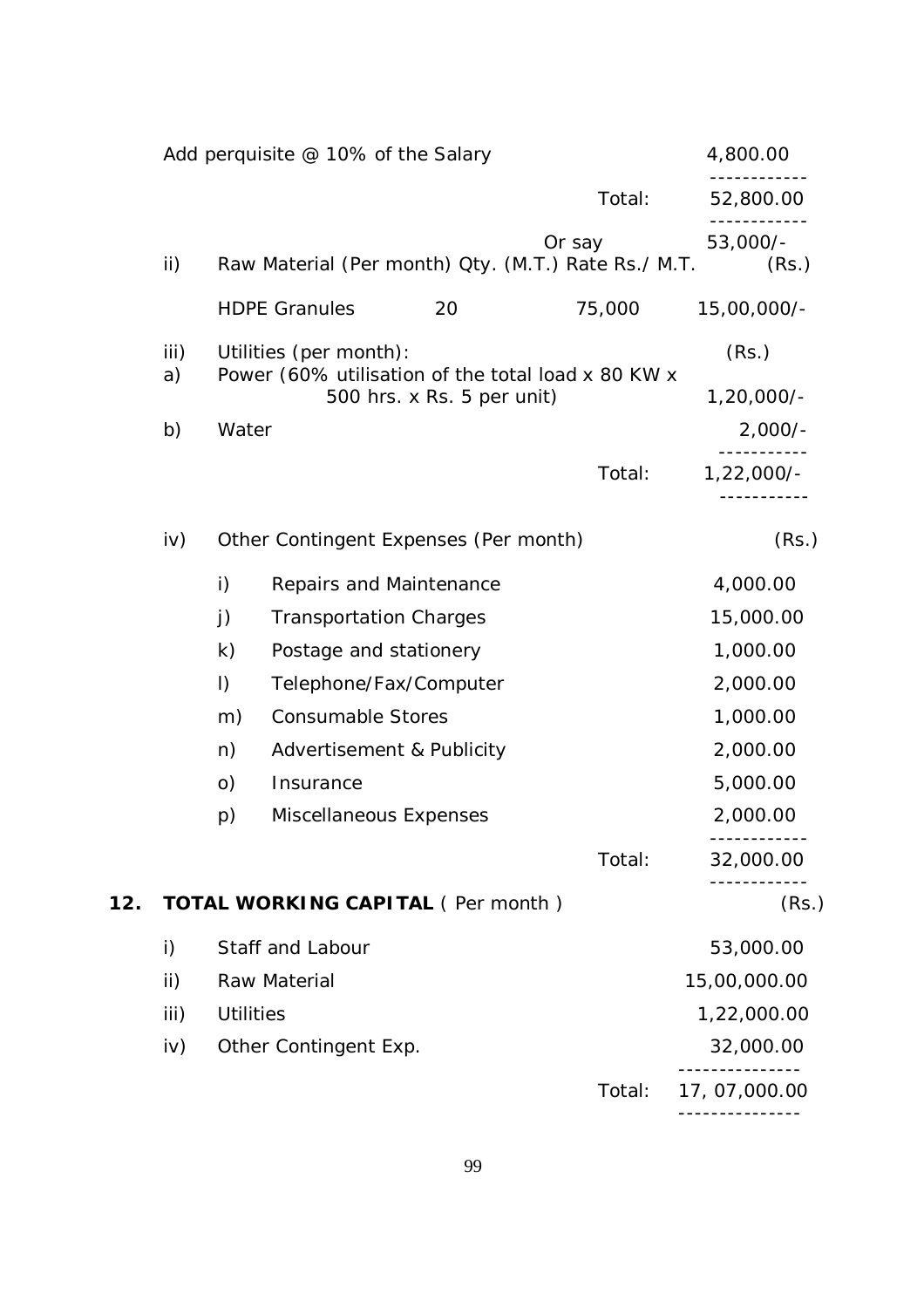|     |       | Working Capital for 3 months                                  |                  | 51, 21,000.00              |
|-----|-------|---------------------------------------------------------------|------------------|----------------------------|
| 13. |       | <b>TOTAL CAPITAL INVESTMENT</b>                               |                  | (Rs.)                      |
|     | А.    | <b>Fixed Capital</b>                                          |                  | 35, 39,000.00              |
|     | Β.    | Working Capital for 3 months                                  |                  | 51, 21,000.00              |
|     |       |                                                               | Total:           | 86, 60,000.00              |
| 14. |       | <b>FIANCIAL ANALYSIS</b>                                      |                  | (Rs.)                      |
|     | Α.    | Cost of Production (per year)                                 |                  |                            |
|     | a)    | <b>Total Recurring Cost</b>                                   |                  | 2, 04, 84,000.00           |
|     | b)    | Depreciation on building @ 5%                                 |                  | 19,250.00                  |
|     | c)    | Depreciation on machinery& equipment @ 10%                    |                  | 2, 56, 900.00              |
|     | d)    | Depreciation on Dies, Moulds &<br>Office equipment @ 20%      |                  | 84,000.00                  |
|     | e)    | Interest on total Capital Investment @ 12%                    |                  | 10, 39, 200.00             |
|     |       |                                                               |                  | Total: 2, 18, 83, 350.00   |
|     |       |                                                               |                  | Or say 2, 18, 83,000.00    |
|     | В.    | Sales/Turn over (per year)                                    |                  |                            |
|     |       | Qty.(MT)<br>Item                                              | Rate (MT)        | (Rs.)                      |
|     |       | <b>HDPE Edible Oil</b><br>240<br>Containers 15 Itrs. Capacity |                  | 1,00,000.00 2,40,00,000.00 |
|     | $C$ . | Net Profit (Per year)                                         |                  |                            |
|     |       | Sales $(Rs.) -$<br>$Cost of Production (Rs.)$ =               |                  | Profit (Rs.)               |
|     |       | 2,40,00,000<br>2,18,83,000                                    |                  | 21, 17, 000.00<br>$=$      |
|     | D.    | Net Profit Ratio<br>$=$<br><b>Sales</b>                       | Net Profit x 100 |                            |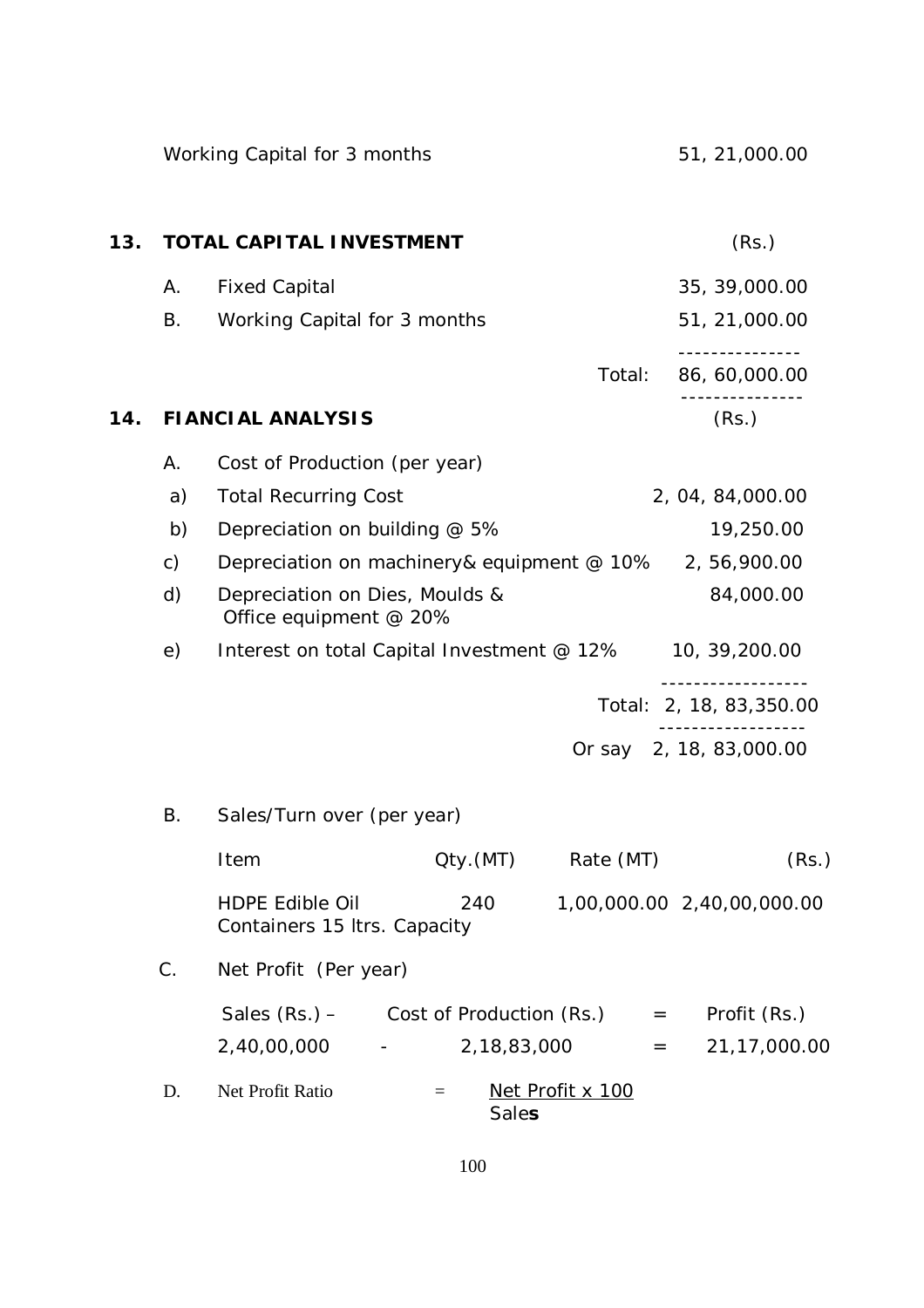$$
= 21,17,000 \times 100
$$
\n
$$
= 21,17,000 \times 100
$$
\n
$$
= 8.82 %
$$
\nE. Rate of Return  
\nTotal Capital Investment  
\nTotal Capital Investment  
\n
$$
= \frac{21,17,000 \times 100}{86,60,000} = 24.4 %
$$
\n
$$
= 21
$$
\nF. Break-even Point  
\nFixed Cost (Per Year)  
\n(Rs.)  
\na) Depreciation on Building @ 5%  
\n19,250.00  
\nb) Depreciation on Machinery & Equipment @ 10%  
\n2,56,900.00  
\nc) Depreciation on Moulds/Dies&Office Equipment @ 20%  
\n84,000.00  
\nd) Insurance  
\ne) Interest on total capital investment  
\n10,39,200.00  
\ne) 40% of salary and wages  
\n2,54,400.00  
\nf) 40% of salary and wages  
\n2,54,400.00  
\nf) 40% of other contingent expenses  
\n1,29,600.00  
\nTotal:  
\nTotal:  
\n18,43,350.00  
\n18,43,350.00  
\n18,43,300.00  
\nNet Profit (Per Year)

 $B.E.P. % = Fixed Cost x 100$ Fixed Cost + Net Profit